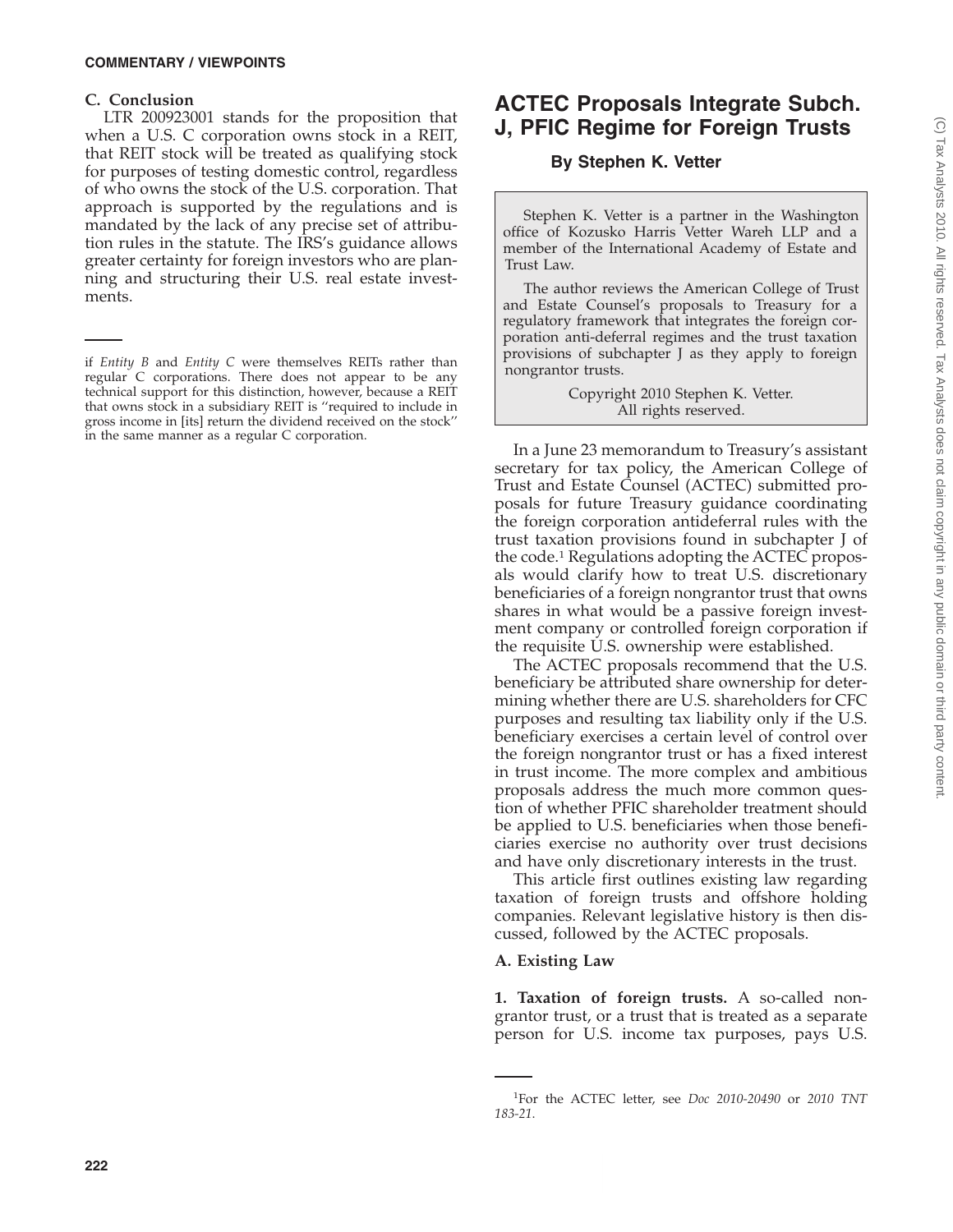taxes on its worldwide income if it is considered a "resident" of the United States, much like a U.S. individual. If the trust is not a U.S. resident (that is, a foreign trust), it is taxed much the same as a nonresident alien.

A foreign nongrantor trust (FNT) is not resident in the United States for income tax purposes but still is governed by the same basic section  $643(a)^2$ distributable net income (DNI) regime as domestic trusts when it makes a distribution. An FNT will be regarded for federal income tax purposes as a conduit to the extent the trust distributes — or is deemed to distribute — only amounts attributable to its DNI for the current tax year.<sup>3</sup> The tax treatment will thus flow through to the beneficiaries, and the beneficiary will be taxed in roughly the same manner as if he had earned the ''distributed'' income directly.4 This is the traditional rule for DNI, defined in section 643, which is roughly equivalent to the trust's net ordinary income, capital gains if currently paid or payable, and other taxable income, as determined under U.S. income tax principles.

There are, however, several special rules that apply to distributions by an FNT to a U.S. beneficiary if the trust has accumulated income. These rules basically levy an income tax at ordinary rates, plus an interest charge on this previously deferred tax, to the extent there is an ''accumulation distribution.'' An accumulation distribution will occur whenever distributions for the year exceed the current year's income (as measured for both income tax purposes and accounting purposes), and there is undistributed net income (UNI) in the trust from previous years, *including undistributed capital gains*. 5 This is the same principle that applied to U.S. trusts before the 1997 repeal of the ''throwback rule'' for most domestic trusts.6

An accumulation distribution from an FNT can have serious adverse tax implications for a U.S. beneficiary. Since the United States does not tax the trust's net worldwide income,<sup>7</sup> the code provides that U.S. beneficiaries will be taxed on later accumulation distributions on a worldwide basis. Further, a distribution of more than the current year's income is almost certain to include an accumulation distribution because in calculating UNI, ''income'' includes foreign-source income even though such

<sup>2</sup>Section references are to the Internal Revenue Code of 1986 unless otherwise specified. <sup>3</sup>

 $7$ Section 641(b).

income is not taxable to the trust because it is not resident in the United States.<sup>8</sup> Capital gains also are taxed adversely when accumulated and later distributed from the FNT. They are added to UNI, and the substantially lower effective rate on long-term capital gains (15 percent) as compared to ordinary income (for example, 35 percent) is lost because such accumulation distributions from an FNT are all taxed as ordinary income.9 Finally, the trust may have expenses that are not deductible against income under U.S. tax law (for example, expenses of maintaining a personal residence). Thus, income that is not taxable to the FNT but is taxable to the U.S. beneficiaries and not used for deductible trust expenses will be considered UNI for this purpose.

Before 1996 an accumulation distribution was taxed at the U.S. beneficiaries' average marginal tax rate for the previous five years, plus interest.10 Interest was computed at a fixed annual rate of 6 percent, with no compounding.11 When an accumulation distribution involved amounts accumulated in more than one year, the deferral period for the 6 percent charge was the average number of years of deferral, but the average was not weighted to take into account the amount of the distribution from each year.12 As a result, the effective interest charge could be manipulated by creating small accumulations in a year shortly before a distribution to offset large accumulations dating back several years. The ability to manipulate the interest charge ended in 1996.

In 1996 Congress provided for a nondeductible *compound* interest charge applied to the amount of tax effectively deferred while the beneficiary receiving the distribution was a U.S. person (regardless of the beneficiary's age). The interest rate is 6 percent per year for distributions from accumulations attributed to the period before 1996, applied on a compound basis as of January 1, 1996. For income earned and accumulated thereafter, the varying rate for tax underpayments applies.13

**2. Taxation of foreign investment companies.** Several special U.S. tax provisions address ownership in foreign corporations by U.S. persons, particularly investment companies or companies located in a tax haven. Since the United States generally does not tax non-U.S. corporations on foreign-source income, these special U.S. tax rules are designed to prevent U.S. persons from using foreign corporations to

*See* section 651(b). <sup>4</sup>

<sup>&</sup>lt;sup>4</sup>Section 652.

<sup>5</sup> Sections 643(b), 665(b), and 666(a).

<sup>6</sup> *See* Taxpayer Relief Act of 1997, section 507(a)(1) (amending section  $665$  by inserting a new subsection  $(c)$ ).

<sup>&</sup>lt;sup>8</sup>See section 643(a)(6).<br><sup>9</sup>See sections 643(a)(6)

<sup>&</sup>lt;sup>9</sup>See sections 643(a)(6) and 667(e).<br><sup>10</sup>See sections 666 and 667(a).<br><sup>11</sup>See section 668(a), before its amendment in the Small<br>Business Job Protection Act of 1996.

<sup>&</sup>lt;sup>12</sup>*Id.* <sup>2</sup><br><sup>13</sup>*See* sections 665(b), 667(a)(3), 668, and 6621(a)(2).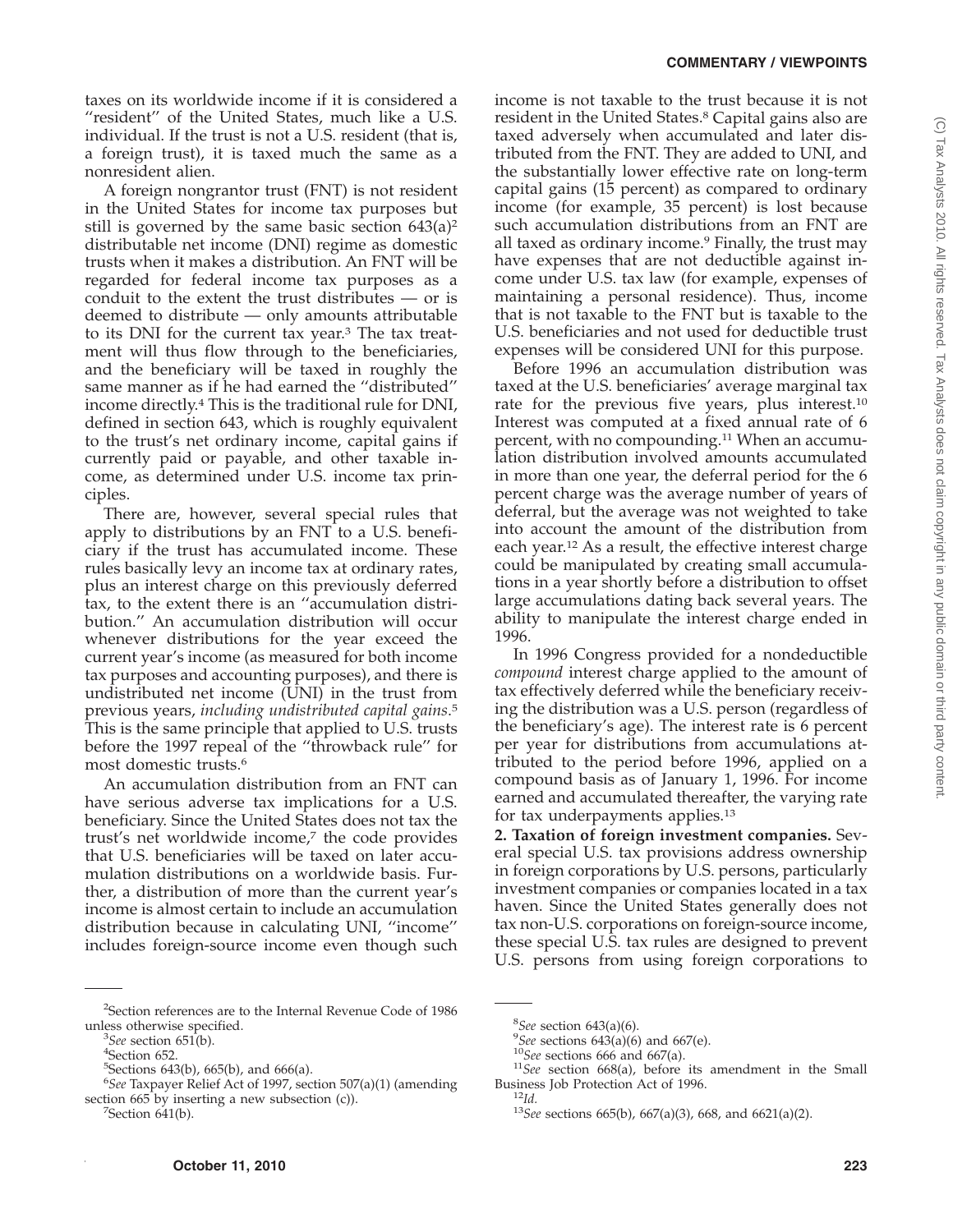defer tax by accumulating income offshore. These rules are principally, although not entirely, directed at the passive investment assets of non-U.S. corporations controlled by U.S. persons. The effect of these rules can be particularly disruptive if, for example, a foreign trust in a tax haven jurisdiction owns one or more passive investment corporations and the trust has one or more U.S. beneficiaries governed by these rules.

The CFC rules require closely held U.S. ownership of the stock, but include corporations with a much wider variety of assets and activities than the PFIC rules. In broad outline, a foreign corporation is a CFC if more than 50 percent of its stock, by value or vote, is owned directly or indirectly by U.S. shareholders who, for CFC purposes, hold 10 percent or more of the company's stock by vote.<sup>14</sup> A U.S. shareholder of a CFC must include in his own income the pro rata share, with modifications, of the CFC's income, along with other items, such as any increase in the company's earnings invested in U.S. property.15 Such U.S. shareholders generally are not subject to the PFIC rules on the same stock.<sup>16</sup>

In 1986 Congress also addressed the broader issue of investments by U.S. taxpayers in a foreign investment company with 50 percent or less U.S. ownership. Investments in offshore mutual funds had been actively marketed in the United States as tax-deferred investments because the CFC rules did not apply due to the lack of control by U.S. persons. This changed with the passage of the PFIC rules in the Tax Reform Act of 1986. A PFIC is characterized by a passive income/assets test (very differently defined than in the CFC rules), but the stock ownership can be *closely or widely held* and the percentage of U.S. ownership is irrelevant. Unlike the CFC, there is no automatic ''deemed distribution,'' but a U.S. shareholder of a PFIC, such as a foreign mutual fund, now must choose among unappealing alternatives: (i) current inclusion in income of the U.S. shareholder's pro rata share of ordinary income and capital gains of the PFIC under a shareholder election (a so-called qualified electing fund, or QEF, election) $17$ ; (ii) a mark-tomarket election for marketable PFIC securities with gain taxed annually at ordinary income rates<sup>18</sup>; or (iii) ordinary income tax treatment and an interest charge on the receipt (or deemed receipt) of an "excess distribution," which is a distribution that exceeds 125 percent of the average distributions

received in the previous three years or the gain recognized on disposition (or deemed disposition) of the PFIC stock.<sup>19</sup> Importantly, the interest charge added to the tax liability arising from an excess distribution is calculated on assumptions that are purportedly designed to estimate the deferral of U.S. tax on undistributed gains and income but instead seem to assume the greatest possible deferral and corresponding interest charge by treating the gain as earned equally over the deferral period. **3. Attribution of investment company stock to U.S. beneficiaries.** In each of these offshore investment company provisions, Congress addressed ownership by foreign trusts. The CFC and PFIC rules attribute stock owned by a nongrantor trust to its beneficial owners. When such an investment company is held by an FNT, these rules would lead to harsh results if they categorically made every trust transparent and caused the corporate income to be includable and taxable to a U.S. beneficiary as if the stock were owned directly.20 A U.S. beneficiary then may (i) need to satisfy reporting obligations without having access to the needed information, (ii) be attributed taxable income without current distributions, (iii) never in fact receive the economic benefit of the corporate accumulation, and (iv) lack any legal remedy under the trust document and trust law to avoid such results.

The context of this trust attribution to beneficiaries is a comprehensive statutory scheme. The CFC rules have broad and detailed provisions attributing ownership among family members and to and from entities to test for CFC status. Attribution for income inclusion purposes is much more limited, but ownership by foreign entities generally cannot be used to shield the U.S. shareholder from having to include CFC income in his personal income tax obligation. As indicated in Example 3 in reg. section 1.958-1(d), if a trust owns the shares, the code provides that this ownership can be attributed to U.S. beneficiaries.

Because closely held ownership or U.S. control is irrelevant for defining a PFIC, attribution of ownership is generally not as important. However, the  $PFIC$  attribution rules<sup>21</sup> do attribute ownership of PFIC stock held by an entity to the owner of the entity, proportionately, through multiple tiers, to impute ownership to a U.S. person for purposes of applying the alternative taxing regimes.<sup>22</sup>

<sup>&</sup>lt;sup>14</sup>See generally section 957.<br><sup>15</sup>See section 951.<br><sup>16</sup>See section 1297(d).<br><sup>17</sup>See section 1295.<br><sup>18</sup>See section 1296.

<sup>19</sup>*See* section 1291. <sup>20</sup>*See* sections 958(a)(2) and 1298(b)(5); reg. section 1.951-1. <sup>21</sup>*See* section 1298. 22Also, when the PFIC rules measure the critical time period

for computing the tax deferral and the related interest charge, sections 1291(a)(3) and 1223(2) provide for ''tacking'' if the transferor passed on a carryover basis. Thus, a transfer by gift **(Footnote continued on next page.)**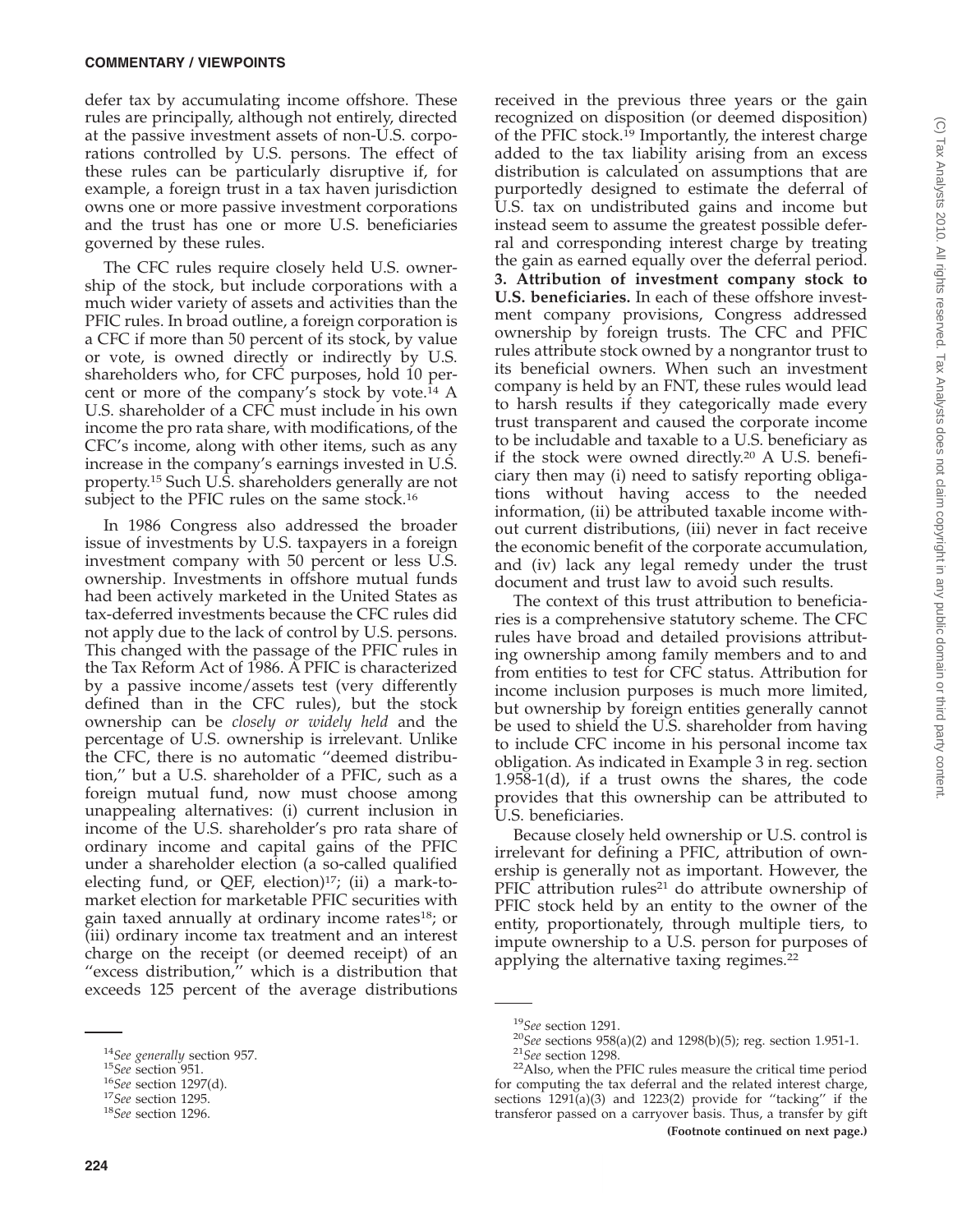The PFIC regime ordinarily does not cause phantom income in the absence of a cashless disposition of stock.23 There is no automatic deemed distribution to the shareholder, which is consistent with the concept that closely held ownership or U.S. control is irrelevant for defining a PFIC.<sup>24</sup> If section 1298(b)(5) is applied literally, however, ownership of the PFIC stock owned by a foreign trust could be attributed to a U.S. beneficiary, as could the phantom income when the PFIC pays a dividend *to the trust*. The beneficiary could be charged with income as if the beneficiary had actually received from the PFIC the portion of the dividend received by the trust and attributed to the beneficiary from the trust, even though the beneficiary may not actually be receiving any comparable distributions from the trust. The result is quite different than the treatment of a U.S. beneficiary whose beneficial interest in an FNT is swelling with income accumulated from other sources (investment partnerships, for example) that is taxed under the accumulation distribution rules of subchapter J. This result is also quite different from the treatment of an outright U.S. owner of PFIC shares. Outright owners generally are free of U.S. tax liability on the corporate income until it is received by the U.S. shareholder.

Despite the fact that trust attribution to beneficiaries has been part of the code now for many years, the application of the rule remains unclear. In each part of the CFC and PFIC regimes, the statute calls for the stock to be attributed  $\alpha$ <sup>r</sup> proportionately" to the beneficiaries. This begs the obvious question: in proportion to what? Sometimes the regulations refer to attributing ownership to the beneficiaries "proportionately," without defining the term. $25$  As to PFICs, prop. reg. section  $1.1291-1(b)(8)(i)$  crossreferences the CFC regulations and provides that the determination of the amount of PFIC stock owned by an ''indirect shareholder,'' such as a trust beneficiary, is ''made on the basis of all the facts and

circumstances in each case'' and that ''the substance rather than the form of ownership is controlling, taking into account the purpose of section 1291.''26

There is even a question of whether and when a U.S. beneficiary of an FNT could be subject to current taxation on phantom income under the PFIC or CFC antideferral regimes. Taxable income might be allocated to trust beneficiaries who are not receiving it now and may *never* receive it, if a vague facts-and-circumstances-like test is applied to the largely indeterminate beneficial interests customarily used in offshore trusts that grant enormous discretion over distributions.

At first, the CFC attribution question seems most troublesome because of the need to identify some measurable interest that meets the definition of a 10 percent U.S. shareholder and to find some basis for concluding that the beneficiary has control as if a voting shareholder. Under the CFC attribution regulations, the sole example of trust-to-beneficiary attribution deals with U.S. beneficiaries of a shortterm trust who have a vested interest — either technically or at least in substance — in a fixed percentage of the income of the foreign trust, the sole asset of which is a 90 percent share ownership in the corporation.27 Including such beneficiaries in a U.S. shareholder group liable for current U.S. income tax is troublesome — despite their fixed interest in the trust — because beneficiaries cannot be accurately characterized as shareholders entitled to vote for the election of directors or on the dividend policy of the company in which the trustee owns shares.28 This example seems to be inconsistent with the CFC provisions of the code, unless it was not intended to identify ownership for purposes of imputing income but instead addressed actuarial value for purposes of testing for 50 percent of value under section 957(a).

The CFC provisions impute income based on voting rights, not passive economic ownership; under section 951(b), only persons owning 10 percent of the voting rights are subject to tax liability for subpart F income. Ordinarily, trust beneficiaries do not vote such stock. Moreover, the CFC regulatory guidance dealing with nonvoting shares in a holding company (reg. section  $1.958-1(c)(2)$ ) and with agreements to shift actual voting control (reg. section 1.957-1(b)) shows that the voting rights must be real and exercisable. The intent is not to

<sup>(</sup>or bequest, section 1291(e)) from one generation to the next will not purge the taint of the deferred tax and accumulating interest

<sup>&</sup>lt;sup>23</sup>Prop. reg. section 1.1291-3(b).  $24$ Congress sought to avoid attributing cashless income to PFIC shareholders in view of their lack of control over corporate distribution policy and lack of access to information; hence, Congress allowed a deferral of tax liability arising under that election until there is a disposition. *See* Joint Committee on Taxation, General Explanation of the Tax Reform of 1986 (May 4, 1987), at 1023.

<sup>&</sup>lt;sup>25</sup>See reg. section 1.958-1(c)(2); reg. section 1.958-2(c)(1)(ii)(a); *see also* Rev. Rul. 90-106, 1990-2 C.B. 162 (grantor trust); prop. reg. section 1.1291-1(b)(8) pmbl. of Apr. 1, 1992 (suggestion to define ''proportionate'' for PFIC purposes by reference to the attribution rules in reg. section 25.2701-6 concerning estate freezes).

<sup>26</sup>*Cf*. section 1.958-1(c)(2). *See also* TAM 200733024, *Doc*

<sup>&</sup>lt;sup>27</sup>Reg. section 1.958-1(d), Example 3.<br><sup>28</sup>Moreover, the example refers to a trust with only one asset: the shares of the corporation in question, avoiding the issue of how the rules apply when income beneficiary distributions can be made up from other sources.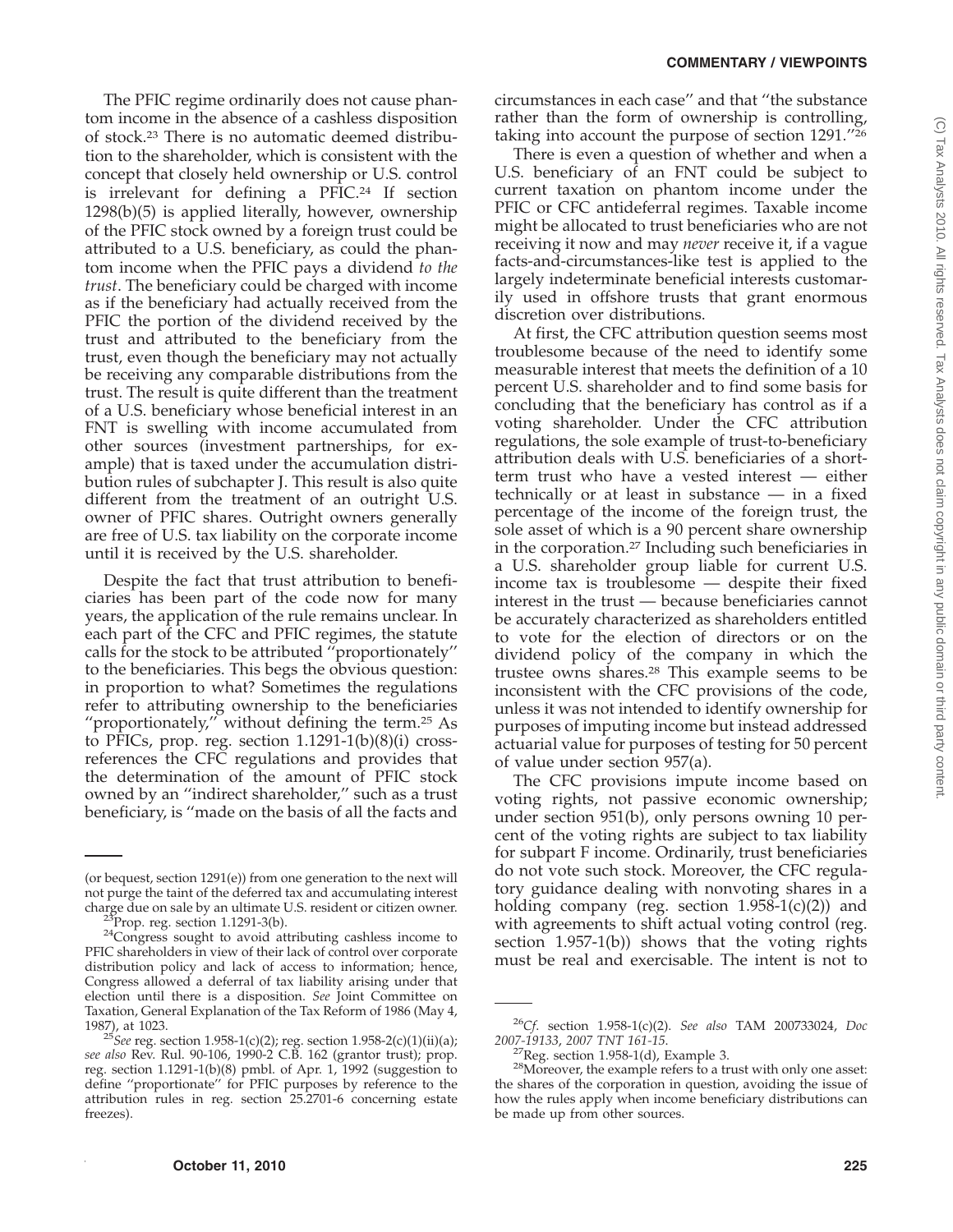apply formalistic rules, such as actuarial values, about who owns the vote. Nevertheless, reg. section 1.958-1(d), Example 3 may illustrate a workable rule if it is interpreted as applying only to vested beneficial interests as the ACTEC report suggests. In that event, economic ownership is clear. Example 3 could then be used to define the outer limits of attribution in imputing income, and not as a beginning point. The trust in Example 3 more closely represents a business or investment entity relationship rather than a typical trust relationship. Each vested U.S. beneficiary is entitled to a defined portion of the trust assets for all practical economic purposes other than the timing of distributions, and the short duration of the trust renders even that factor unimportant.29

The CFC question and Example 3 demonstrate why the PFIC attribution issue is so difficult. The PFIC regime is designed to operate over long as well as short periods of deferral, unlike the CFC regime that attributes taxable income annually. If a facts-and-circumstances test is used to attribute corporate-level annual income based on which beneficiaries are receiving discretionary trust income distributions in a given year, what solution does that provide for a PFIC regime that is designed to impose a special tax and interest charge after a long period of further deferral at the corporate level? What if the income distributions from the trust have shifted to other beneficiaries during the ensuing deferral period, or what if corporate-level income becomes part of trust principal and passes much later to still another class of beneficiaries? What if other distributions are made from noncorporate sources, whether from high- or low-basis assets? And what if the U.S. tax residency status of individual beneficiaries changes over the deferral period, or the class size changes, or persons other than trustees control the class through powers of appointment without being constrained by any fiduciary duty?

The PFIC attribution question warrants closer attention unless we are prepared to tax phantom income to trust beneficiaries knowing that they might never receive it, a result that Congress did not intend.30 To eliminate the benefit of deferral by assessing tax and interest, the PFIC system first must identify the trust beneficiary who economically benefits from that deferral. Logically, there seem to be only two ways to do that. One is to impose tax liability based on expected future benefit, relying on indications in present and past facts

and circumstances — a hazardous course because the facts and circumstances change as deferral continues. The other alternative is to wait until the deferral ends and impose tax and accumulated interest when the actual distributions identify who receives the benefit.

#### **B. Economic Distinctions**

Neither Treasury nor Congress has articulated fundamental principles from the FNT or PFIC rules that would result in attributing phantom income to a U.S. beneficiary when a PFIC is held by an FNT. In both the FNT and PFIC regimes when applied separately, a U.S. taxpayer — either as beneficiary of a trust not holding PFICs or as an outright shareholder — generally is not subject to tax until amounts are actually received, either in the form of a trust distribution or an excess distribution. Why then might the taxation change so dramatically when the two regimes are combined through an FNT's ownership of PFICs?

One explanation might be an unwillingness to allow PFIC deferral within an FNT if it allows U.S. taxpayers to indirectly change their economic investment in an asset and remain insulated from U.S. taxation. In the U.S. tax system, gains and losses generally are taken into account only when realized by sale or exchange. This gives a U.S. taxpayer the opportunity for prolonged deferral as long as the taxpayer maintains his economic investment in a specific asset. From a tax policy perspective, taxpayers can put capital to its best use, and the resulting tax will not be collected until the taxpayer decides that a particular use should be replaced by another.

Under the FNT regime, the tax consequences of a sale or exchange of an asset are tracked in the trust's DNI and UNI accounts. Those accounts, when coupled with the accumulation interest charge, attempt to parallel the tax result that a direct U.S. owner would have had if he made investments identical to the trust investments over the same time period, allowing the postponement of tax payments.

In the PFIC regime, the assumption is that the U.S. taxpayer has decided that investment in a PFIC is the best use of capital at the time. Shareholders then pay tax on dividends when actually received. When the shareholder receives a dividend, she has the opportunity to put that capital (in the amount of the dividend) to use elsewhere. Like the domestic corporate scenario, sales and exchanges at the corporate level

<sup>&</sup>lt;sup>29</sup>Cf. section 674(b)(6).<br><sup>30</sup>*See* footnote 23 and text under the heading "Legislative History.''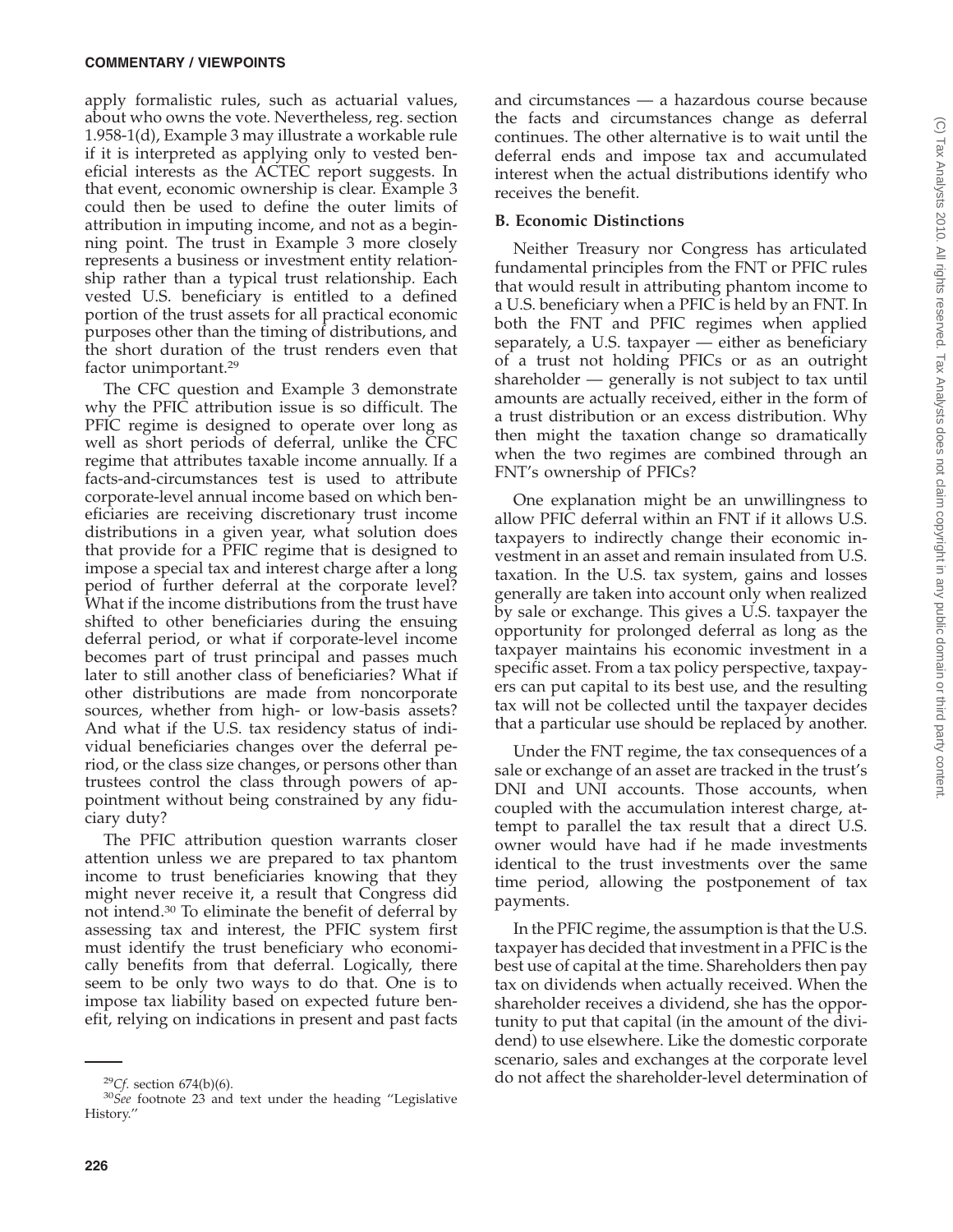tax because a dividend is taxed when received regardless of how or when the amounts were earned at the corporate level.31

The U.S. tax system will tolerate a U.S. shareholder's deferral of PFIC gain as long as the resulting excess distribution — or gain from the sale of the stock — is taxed now and treated as earned over the holding period of the PFIC. Similarly, when the PFIC is owned by an FNT, the trust can maintain its PFIC investment indefinitely, and the PFIC can change its economic investment in specific assets without any U.S. tax consequences, as long as funds never leave the PFIC. But the ability to change investments within the PFIC without U.S. tax consequences does not necessarily mean that a second level of deferral should be permitted once *the trust* changes its economic investment in the PFIC by receipt of an excess distribution or sale of PFIC stock. Treasury might argue that combining the deferral within the PFIC with the deferral allowed under the FNT regime when investment in the PFIC is eliminated or reduced was never intended because the PFIC excess distribution is a sufficient change in economic investment to justify taxing the then-existing U.S. beneficiaries. In effect, U.S. taxpayers could apply the deferral allowed in the FNT regime or the deferral allowed in the PFIC regime, but not both. Of course if Treasury intends to adopt this approach, it must be squared with congressional intent as expressed in the legislative history of the relevant provisions. The legislative history, however, provides that such a strict interpretation should not apply in all cases but only in ''appropriate cases'' and ''as necessary to avoid circumvention'' of the PFIC interest charge.

#### **C. Legislative History**

Congress did intend to curb the use of ''intervening entities'' as a shield against taxing offshore corporate accumulations. As noted earlier, section 1298(b)(5) provides that a distribution to an intervening entity with respect to its interest in a PFIC, such as a PFIC distribution to a trust holding PFIC stock, or a disposition by the U.S. person or by the entity that results in the U.S. person being treated as no longer holding such stock shall be treated as a distribution to or disposition by the U.S. person with respect to the PFIC stock. This section complements the proportionality language that attributes ownership through tiers, which has been used consistently and without distinction in reference to attribution through corporations, partnerships, and trusts. Yet the legislative history on the use of ''proportionately'' and the intervening entity rule supports different attribution principles for trusts than for investment entities and for application of the principles of subchapter J in the context of trusts.

Before the PFIC rules were enacted in 1986, the same proportionality language was borrowed from the 1984 CFC rules as part of the Deficit Reduction Act of 1984 (DEFRA) and used to refine the now repealed rules that applied to a foreign personal holding company (FPHC).<sup>32</sup> Before DEFRA, it was possible to take the position that the FPHC provisions did not literally apply if the shareholder of the investment company was a non-U.S. trust, even if the trust had U.S. beneficiaries. The U.S. taxpayer, as beneficiary of the trust, arguably would be insulated from current taxation under the thenexisting FPHC rules.33 In DEFRA, Congress eliminated this result when it passed a rule that attributed stock of a foreign investment company owned by a foreign trust directly to the beneficiaries of the trust.34 Shortly thereafter, Congress further clarified the law by dealing with dividends paid by the investment company to the trust. The Technical and Miscellaneous Revenue Act of 1988 provided that *distributions* to an intervening foreign trust owning stock in the FPHC would be treated as distributions to the trust's beneficiaries.35

Yet the attribution provisions of DEFRA should not be interpreted to mean that Congress intended foreign trusts to be treated in the same way for attribution purposes as if they were holding companies or partnerships. The Conference Committee

<sup>&</sup>lt;sup>31</sup>This might not be the case, however, if a U.S. shareholder owns stock in a non-PFIC corporation that receives an excess distribution from a lower-tier PFIC that by regulation is treated as taxable to the U.S. shareholder. *See generally* discussion of section 1298(b)(5) under the heading ''Legislative History,'' and New York City Bar Committee on Taxation of Business Entities Report on PFIC Rules (Sept. 24, 2009). This exception actually illustrates why trusts holding PFICs are troublesome since it appears to be a similar structure. *See* text at footnote 40.

<sup>&</sup>lt;sup>32</sup>Since "proportionately" is used for both PFIC and CFC attribution, the PFIC legislative history should be relevant to CFC attribution for trusts (although not necessarily controlling). Further, the legislative history of the FPHC provisions provides relevant evidence of intent in dealing with attribution for CFC purposes because those two regimes were similar, imputing income from closely held foreign corporations to U.S. owners. The FPHC rules, like the CFC regime, required a finding of U.S. control by a small shareholder group, but unlike the CFC regime, imputed income to less than 10 percent shareholders. *See* section 132(b) of Tax Reform Act of 1984; H.R. Rep. No. 98-432, pt. 2, at 1535 (1984). Indeed the FPHC rules were replaced as duplicative, and FPHC income is now taxed as subpart F income under the CFC regime for tax years beginning after December 31, 2004. The American Jobs Creation Act of  $2004$ , section  $413(a)(1)$  and  $(d)(1)$ .

<sup>&</sup>lt;sup>33</sup>See H.R. Rep. No. 98-432, pt. 2, at 1535.<br><sup>34</sup>See Tax Reform Act of 1984, P.L. 98-369, 98 Stat. 666.<br><sup>35</sup>See S. Rep. No. 100-445, at 329-330 (1988); see also H.R. Rep. No. 99-426, at 932 (1985).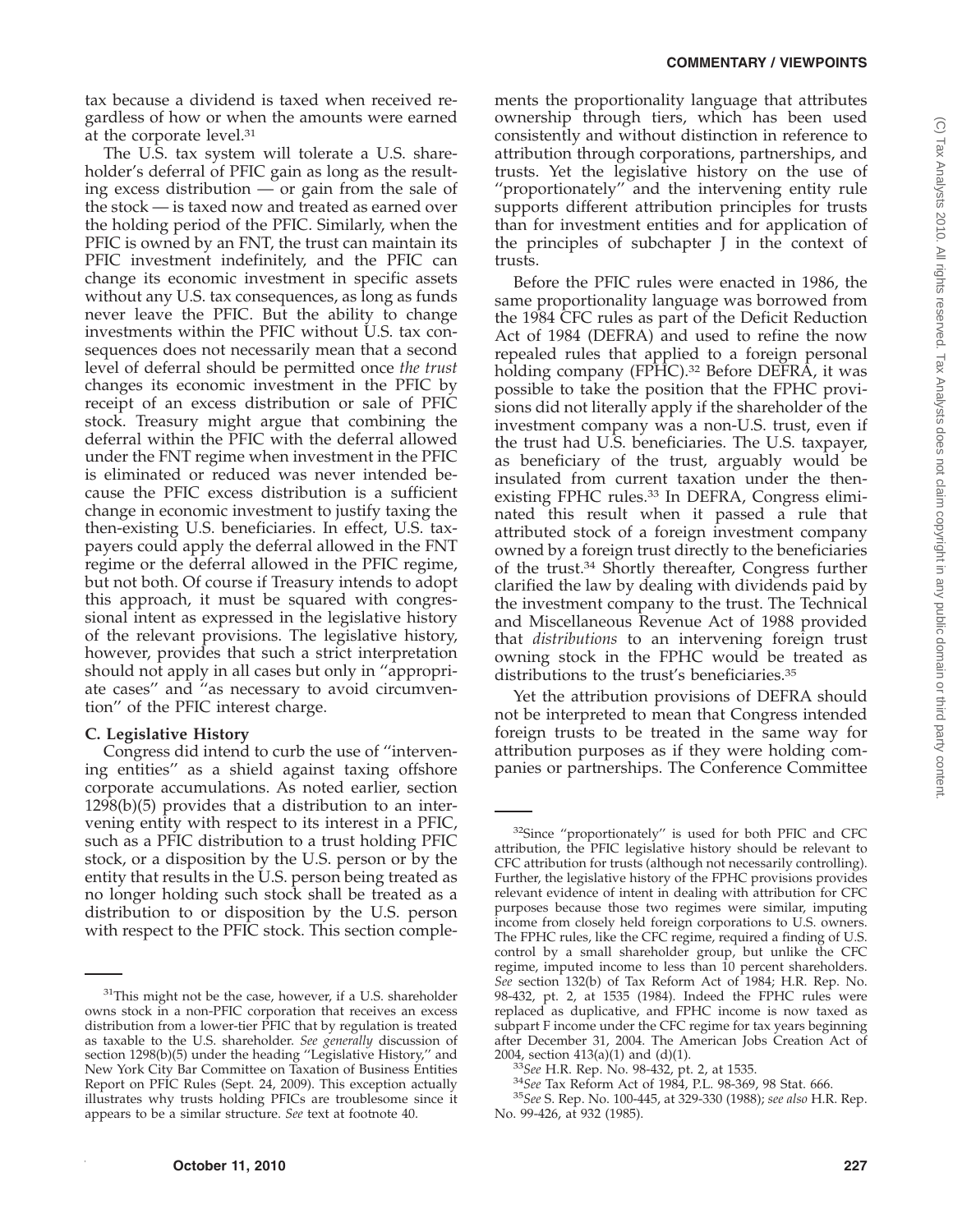report clarified that the new FPHC provision was not intended to change the rule that shares held in a grantor trust are attributed to the grantor, not the beneficiaries.36 This basic principle continues today with congressional sanction as a unique rule for trusts even though it overrides the corporate antideferral rules by allowing a trust's corporate holdings to be attributed to a foreign grantor avoiding U.S. taxation — even when the corporate income accumulation could be expected to later benefit the U.S. beneficiaries of the grantor trust.

Moreover, just two years after DEFRA, Congress created the PFIC regime and expressly called for the application of the principles of subchapter J. Specifically, when ''proportionately'' was used in new section 1298(a)(3), the 1986 blue book explained: ''In attributing stock owned by a trust, it is intended that the general rules of Subchapter J apply. That is, in the case of a grantor trust, any stock owned by the trust generally shall be attributed to the grantor of the trust, and any stock owned by a trust which is not a grantor trust shall be attributed to the beneficiaries of the trust.''37 Further, in explaining the intervening entity rule of section 1298(b)(5), the blue book made clear that the distribution from a PFIC to an intervening entity or the disposition of an interest in such an entity is not to be treated as a PFIC distribution to or disposition by the ultimate U.S. shareholder in all cases but only ''in appropriate cases'' or ''as necessary to avoid circumvention of the Act's interest charge.''38

So the question becomes: What is an ''appropriate case''? To avoid circumventing the PFIC interest charge, when and how should an FNT's ownership of a PFIC be attributed to a U.S. beneficiary if the FNT receives what would otherwise be an excess distribution? Exploring this question reveals why trusts should not be swept into a regulatory framework that was designed to address a corporate problem. The 1986 blue book again provides useful insights.

The 1986 blue book provides specific examples in which regulations may be required to prevent circumvention of the PFIC interest charge.<sup>39</sup> The examples involve U.S. shareholder ownership of a non-PFIC foreign corporation that in turn owns an underlying PFIC. Absent regulations, the U.S. shareholder would pay no PFIC interest charge when the directly owned non-PFIC corporation receives an excess distribution from the underlying PFIC. Although not specifically stated, the examples clearly suggest that *no other antideferral regime otherwise applies to the intervening entity*. If some other antideferral regime — such as the interest charge on trust accumulation distributions — applied, there is no avoidance because the PFIC interest charged has been replaced with a comparable interest charge as provided in subchapter J.40 Once the excess distribution is integrated into the DNI/UNI of the FNT — using one of the ACTEC proposals or some other comparable approach the opportunity for avoidance ends because the PFIC interest charge has been replaced by the interest charge on trust accumulation distributions when amounts later pass to a U.S. beneficiary.

The legislative history requires consideration of how subchapter J principles provide different answers for trusts and what changes are necessary or appropriate in attribution regulations to apply the statutory scheme. Congress would not have referenced subchapter J in discussing attribution if it intended trusts to be treated as transparent. Trusts are respected under subchapter J, and actual distributions control allocations of trust income. The ACTEC proposals follow this approach and integrate the corporate antideferral regimes into the comprehensive framework of subchapter J.

### **D. ACTEC Proposals**

**1. Application of the CFC antideferral regime.** The ACTEC proposals first address the admittedly rare situation in which U.S. beneficiaries of an FNT exercise sufficient influence over the trust (or the beneficiaries have a fixed and vested interest in trust income) to justify taxing U.S. beneficiaries currently under the CFC regime regardless of whether amounts are distributed from the FNT to the beneficiaries. Sufficient U.S. beneficiary influence over the trust would exist when (1) the U.S. beneficiaries serve as trustee or cotrustee of the FNT, or (2) the U.S. beneficiaries have the right to remove and replace the trustee of the FNT and install a trustee subservient to the U.S. beneficiaries. ACTEC's apparent rationale for this proposal is that

<sup>&</sup>lt;sup>36</sup> See H.R. Rep. No. 98-861, at 958 (1984). **36 the U.S. beneficiaries exercise sufficient influence** <sup>37</sup> JCT, General Explanation of the Tax Reform of 1986, at 1032.

<sup>&</sup>lt;sup>38</sup>Id. This intention was not articulated in the statute itself until the 1988 amendments, made retroactive, adopted more comprehensive language and a similar change was made to the FPHC rules. TAMRA section 1012(b)(b)(1)(A); *see* S. Rep. No. 100-445, at 329-330 (1988); *see also* H.R. Rep. No. 99-426, at 932

<sup>(1985).</sup> <sup>39</sup>*See supra* note 24, at ''anti-avoidance rules.''

<sup>40</sup>*Cf.* TAMRA, H.R. Conf. Rep. No. 100-1104, at 11 (1988), in which a distribution from a wholly owned lower-tier PFIC should not be treated as having been paid to a U.S. investor in the upper-tier PFIC when the lower-tier PFIC has annually distributed all its income to the upper-tier PFIC, unless such distributed amounts are made available to the U.S. investor.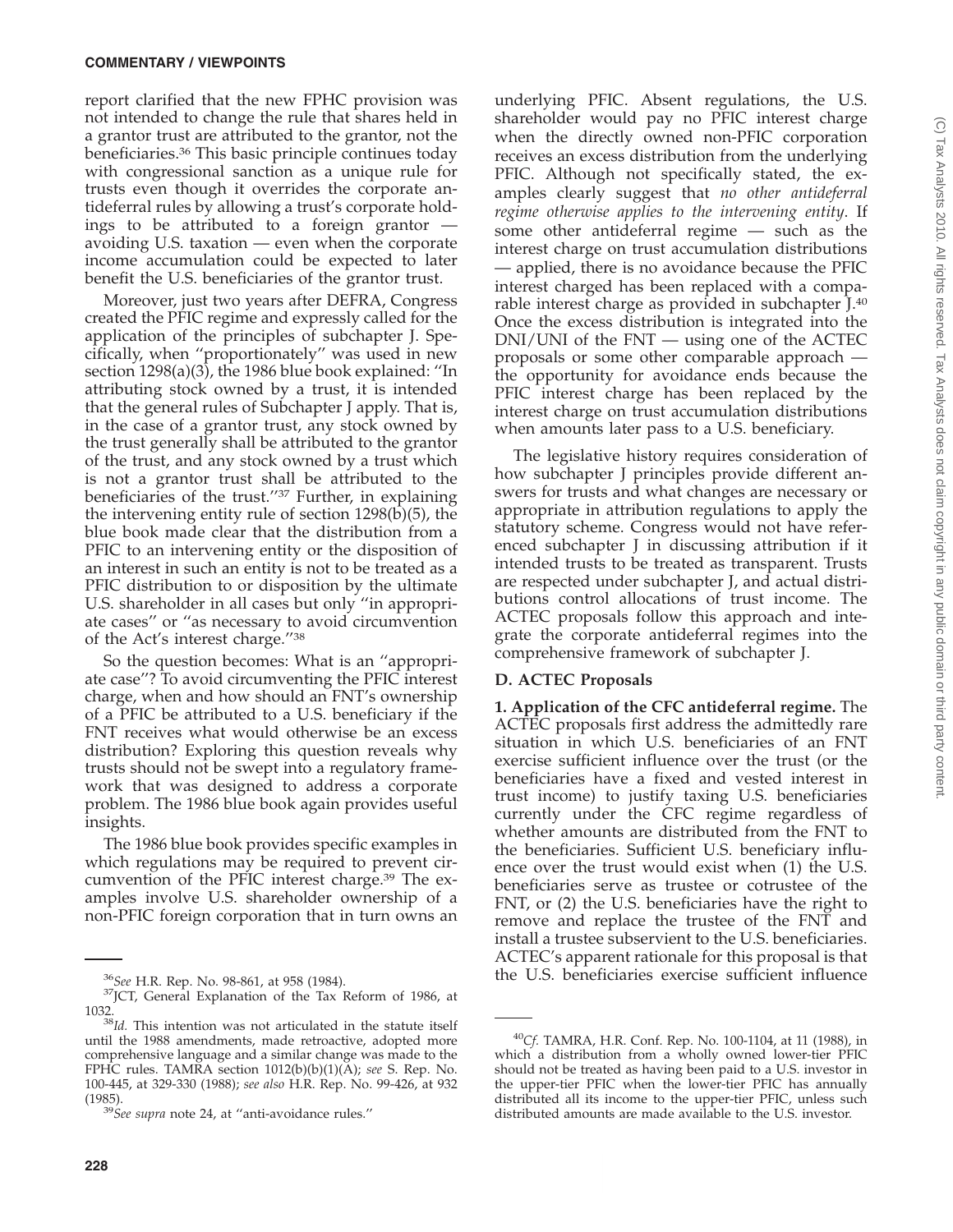over the FNT to cause a distribution of amounts necessary to pay tax currently under the CFC regime.

Also, ACTEC proposes that if the U.S. beneficiaries' interests in all classes of trust income are so fixed and vested that the trustee of the FNT would have a fiduciary duty to distribute CFC income currently to the U.S. beneficiaries, rather than accumulate that income in the CFC or the trust, U.S. beneficiaries should be taxed currently under the CFC regime. The apparent rationale here is that the U.S. beneficiaries in effect have access to the income through the necessary exercise of the trustee's fiduciary duty to distribute income in accordance with the terms of the trust.

Except for these limited situations, ACTEC proposes that FNTs owning shares in corporations that would be classified as CFCs be treated instead as owning shares in PFICs for purposes of determining the tax liability of U.S. beneficiaries of the FNT. **2. Application of the PFIC antideferral regime.** Most FNTs do not have U.S. beneficiaries serving as trustees and do not allow the U.S. beneficiaries to replace the trustee with a person subservient to the U.S. beneficiary. Also, FNTs rarely provide for fixed and vested income interests payable to beneficiaries. Thus, under the ACTEC proposals, the vast majority of FNTs owning shares in a foreign investment company would be subject to the PFIC regime and not the CFC regime.

When the PFIC regime applies to an FNT, the ACTEC proposals provide that for trust-level events that could be treated as PFIC events, the tax consequences of those events pass to the U.S. beneficiaries only when a distribution occurs. The proposals maintain the integrity of subchapter J (that is, a beneficiary is taxed on its allocable share of distributed trust income) and the PFIC provisions (that is, applying an interest charge to PFIC excess distributions) through one of two alternatives.

**a. Integrate PFIC excess distributions into UNI.** The first alternative applies an interest charge to the PFIC-enabled deferral by allocating a PFIC excess distribution to the FNT's UNI for the current year and for previous years in which the trust owned the PFIC (but the allocation to UNI for previous years would only apply prospectively, that is, for distributions that exceed DNI in future years). In other words, a trust that received an excess distribution would allocate that excess distribution to trust UNI as if the PFIC never existed and the income instead had been earned in the trust. The allocation of excess distributions to UNI would apply to distributions made in the year of the FNT's receipt of the excess distribution and in future years. Under this alternative, distributions in excess of DNI in future

years would carry out the previous years' UNI amounts generated from the excess distribution.

The integration of the excess distribution into UNI would require that the excess distribution allocated to previous years be excluded in computing accounting income and/or DNI of the trust in the year received, which is what ACTEC proposes. If the excess distribution were not excluded in computing accounting income and DNI, the trust's receipt and distribution of the excess distribution amounts in the same year would not result in an accumulation distribution (and the interest charge would be avoided) because an accumulation distribution only occurs when the distribution exceeds the greater of DNI or accounting income. Under the ACTEC proposal, a trust receiving an excess distribution would allocate that amount to trust UNI as if the PFIC never existed and the income instead had been earned in the trust.

The trustee would allocate the excess distribution to UNI of previous years based on the PFIC's actual history of earnings and appreciation (similar to how income would have been allocated if the FNT itself were able to make a QEF election). If the actual history of earnings and appreciation were not available, the trustee would allocate the excess distribution to UNI of previous years based on the annual changes in the net fair market value of the PFIC stock (similar to how income would have been allocated if the FNT itself was able to make a mark-to-market election). If the PFIC financial information were not available, the trustee would allocate the excess distribution to UNI equally over the years of PFIC ownership.

**b. Tacking of the PFIC accumulation period.** The second alternative would burden an accumulation distribution with an interest charge calculated over the period that income was accumulated in the trust or the PFIC by tacking the period that income is accumulated in the PFIC to the period income is accumulated in the trust. Presumably, the interest charge associated with the PFIC accumulation period would apply only if the PFIC had made an excess distribution to the trust, and only to that extent.41

As part of the second alternative, ACTEC proposes a regulation under section 643 to clarify that the trust's receipt of an amount that could be treated as an excess distribution at the trust level would be treated as such when a U.S. beneficiary of the trust receives a corresponding distribution in

 $^{41}$ If not, the U.S. beneficiary would be worse off than a direct owner of the PFIC because a direct owner can receive PFIC distributions that are not necessarily excess distributions.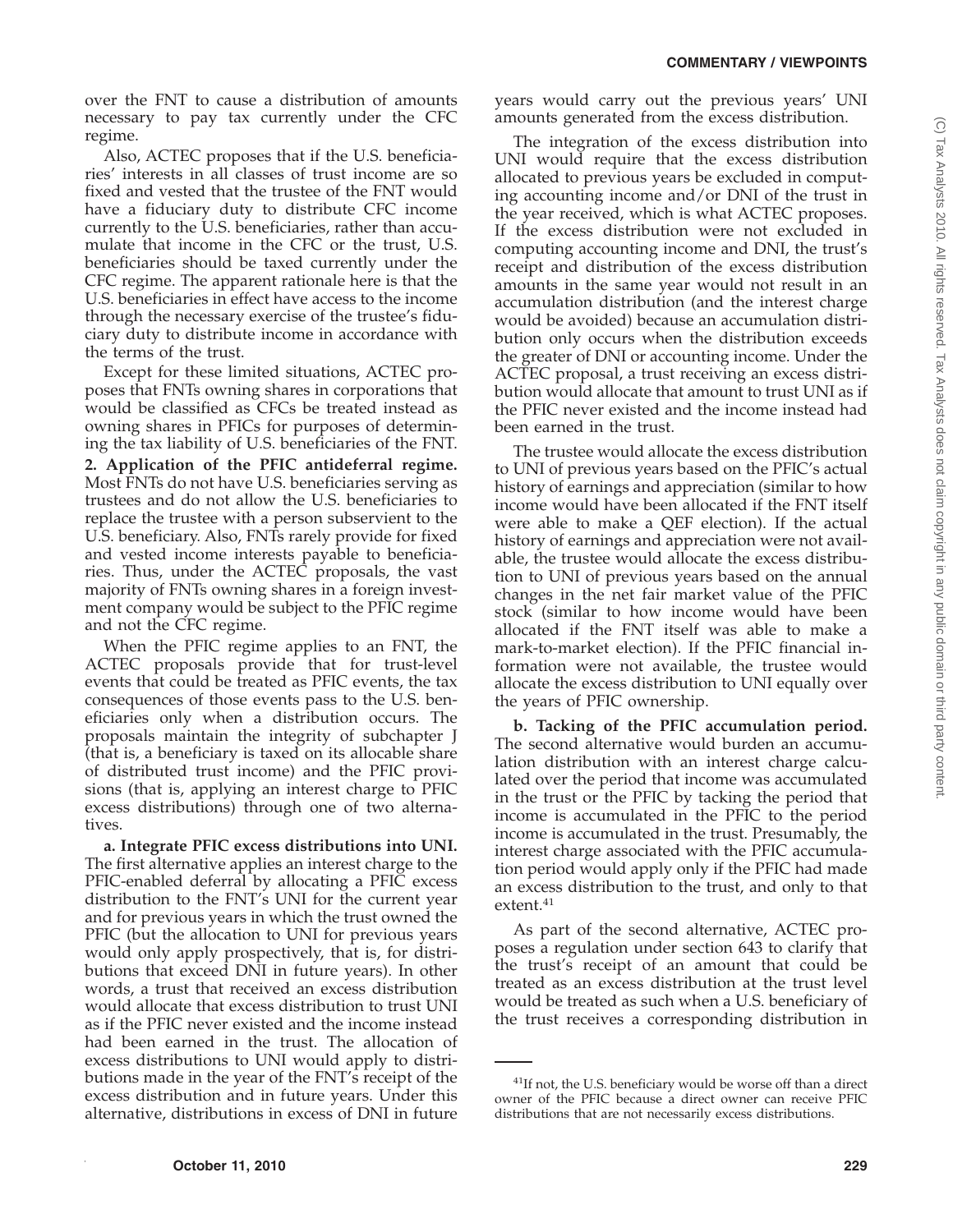the same year. Such a clarification would be consistent with the concept under subchapter J that amounts received by a trust and distributed to a beneficiary in the same year retain their initial character to the trust when passed to the beneficiary, treating the trust as a conduit.

**3. Issues remaining under ACTEC proposals.** While the ACTEC memorandum does not contain implementing language for the regulations, it offers an important first step and describes a framework for future regulations that coordinates the accumulation distribution regime and the PFIC excess distribution regime. The proposals understandably leave some details to be worked out in the implementation. Under ACTEC's first alternative proposal, one issue would be which PFIC distributions are treated as excess distributions that must be integrated into the trust UNI (for example, how would one classify a PFIC ''excess distribution'' that occurred when the trust had no U.S. beneficiaries). Under ACTEC's second alternative proposal, similar issues exist when addressing what PFIC holding period should be tacked to the trust accumulation period. Although the two alternative proposals raise similar issues, ACTEC's tacking proposal provides the best backdrop for illustrating the types of questions that likely will need to be addressed.

For example, it is unclear whether a U.S. beneficiary would be required to tack the PFIC accumulation period in all events. The PFIC accumulation period presumably should not be tacked to the trust accumulation period if the trust receives what would otherwise be an excess distribution and then, in the year received, distributes that entire amount to a non-U.S. beneficiary. This result would follow from the concept under subchapter J that amounts received by a trust and distributed to a beneficiary in the same year retain their initial character to the trust when passed to the beneficiary.

The above example highlights a question that Treasury has not squarely addressed — should a U.S. beneficiary pay an interest charge on tax-free PFIC accumulations if those accumulations allow the U.S. beneficiary to receive more of the FNT's *other* assets? If Treasury answers yes, it is unlikely that ACTEC's first alternative — which allows the U.S. beneficiary of an FNT to avoid the PFIC interest charge if the trustee distributes the FNT's non-PFIC assets to the U.S. beneficiary *before* an excess distribution occurs — will be accepted. Depending on which PFIC accumulation period gets tacked to the FNT accumulation period, ACTEC's second proposal may or may not yield the same result. ACTEC's tacking proposal might make it easier to tack a PFIC accumulation period to the trust accumulation period whether or not the trust has received an excess distribution from the PFIC,

but the initial question of which PFIC period should be tacked still must be addressed.

Which PFIC accumulation period gets tacked to the FNT accumulation period would seemingly require an assessment of PFIC ownership. For example, assume FNT owns PFICs. There exists a second-generation U.S. beneficiary (G2), but G2 receives *no* distributions from the FNT. If G2's newborn child (G3) then becomes a beneficiary of the FNT, it is not clear that the PFIC holding period during G2's lifetime — but before G3's birth should be tacked to the FNT accumulation period when FNT makes a later distribution to G3. The lack of distributions to G2 establishes that G2 had no economic interest in the FNT assets during his lifetime. Arguably, the underlying holding companies were not PFICs at all because G2 had no ownership. Even if Treasury were inclined to tack G2's holding period to G3's due to the familial relationship, that rationale becomes tenuous if G3 were G2's nephew and nonexistent if G3 were not related to G2 at all. If G2 had held the PFIC stock directly, G2's disposition of that stock to G3 would trigger an excess distribution to G2 under section  $1291(a)(2)$  to the extent of G2's gain on the disposition. Nonetheless, using the direct ownership analogy to tack G2's holding period to G3 is not compelling because G2 had no mechanism to realize an economic benefit from the PFIC shares and arguably never enjoyed economic ownership over the PFIC shares held in the FNT.

Treasury could address the issue in a manner similar to that used in subchapter J and apply the tacking rule so as to exclude years that the beneficiary receiving the distribution was not a U.S. person. This approach would apply the tacking rule consistent with the interest charge for trust accumulation distributions under section 668(a)(4). Doing so would apply PFIC tacking only to those years of PFIC deferral during which the U.S. beneficiaries actually receiving the economic benefit of the PFIC were U.S. persons.

A trustee's ability (under either ACTEC proposal) to manage the receipt of excess distributions so as to minimize the PFIC interest charge should not cast a cloud over the viability or usefulness of the ACTEC proposals. A trustee of an FNT already has the ability to influence the tax liability of a U.S. beneficiary by selling specific high-basis trust assets and passing the proceeds currently to a U.S. beneficiary when the trust has no UNI. Even the trustee of an FNT with substantial UNI dating back many years can minimize the accumulation interest charge by, for example, selling specific assets and making current distributions of DNI taxed at the lower capital gain rates to a U.S. beneficiary. As long as the distribution does not carry out UNI,

(C) Tax Analysts 2010. All rights reserved. Tax Analysts does not claim copyright in any public domain or third party content.C) Tax Analysts 2010. All rights reserved. Tax Analysts does not claim copyright in any public domain or third party content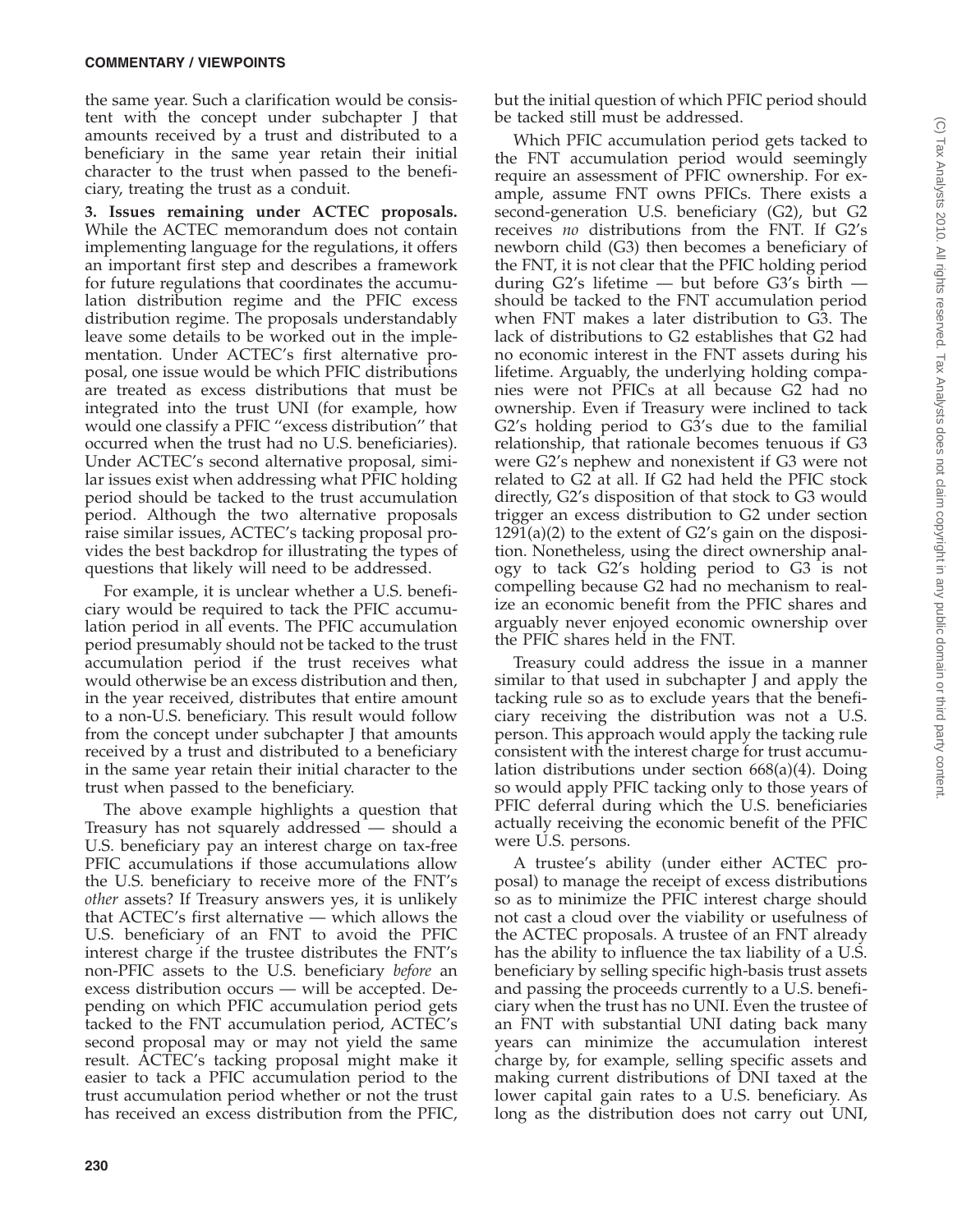there will be no accumulation distribution and no corresponding interest charge. Similar planning for an FNT that owns PFICs should not necessarily be characterized as improper.

If Treasury rejects ACTEC's alternative proposals because a trustee could minimize the interest charge paid by a U.S. beneficiary in some circumstances, it is difficult to imagine what alternative that maintains the integrity of subchapter J and the PFIC excess distribution regime Treasury would find acceptable. One possible alternative would be for Treasury to levy an interest charge on any distribution to a U.S. beneficiary of an FNT trust when the FNT owns appreciated PFICs, but that approach would rely on a deemed recognition event and deemed excess distribution where neither exists. If a trust may hold a variety of assets, would this approach simply target the deemed disposition of the PFIC, or would it adopt a radical accounting convention that in effect assumes every beneficiary of a discretionary trust has a proportionate ownership interest in each trust asset and that distributions sourced from one selected asset represent a taxable exchange of the beneficiary's proportionate share of all other assets? The latter is contrary to existing law if the foreign trust expressly authorized the trustee to distribute different assets to different beneficiaries, since this would not generate a taxable exchange.

Another alternative would be to adopt a substantial economic effect test that disallows selective dispositions and sourcing of distributions unless the allocations had corresponding economic consequences.42 While this concept has been used in subchapters K and J, it is difficult to see how it could be applied to the discretionary foreign trust without undue complexity and compliance issues unless it were used to test only those distributions made within a few years of each other.43 Otherwise, the system would break down when applied to a longer history of discretionary trust distributions occurring amidst changing family and financial circumstances, when different distributions are prompted by a wide variety of factors other than tax treatment and when, unlike in a partnership, there is no previous agreement on an economic baseline as to how to share gains and losses.

**4. Ownership for reporting purposes without a determination of tax liability.** The lack of guidance on taxation of distributions from FNTs that own PFICs inhibits U.S. beneficiary disclosure under the indirect ownership rules. Beneficiaries are understandably reluctant to report their indirect PFIC ownership under the current rules because those rules fail to articulate how indirect ownership translates into a tax obligation. By clarifying the taxing rules, the ACTEC proposals would allow U.S. beneficiaries to disclose their indirect PFIC ownership without committing to a corresponding but uncertain future tax liability. Treasury likely would enhance U.S. discretionary beneficiary compliance with PFIC disclosure rules if the taxation rules made clear that discretionary beneficiaries of an FNT would have no U.S. tax obligation until their interest in the FNT became vested or the beneficiary actually received distributions from the FNT.

Clarifying the taxation of a U.S. beneficiary's indirect ownership of a PFIC has become more important since passage of the Hiring Incentives to Restore Employment Act (HIRE).44 The HIRE Act added new PFIC reporting rules requiring U.S. persons who are shareholders of a PFIC to report such information as the IRS may require,<sup>45</sup> effective March 18. Previously, reporting was required only upon disposition of PFIC stock, receipt of a distribution, or the making of some elections.46 The IRS has released a notice stating that it is developing further guidance on this expanded reporting obligation.47 Absent clearer rules on how such indirect ownership of a PFIC will be *taxed*, few U.S. beneficiaries of FNT's that own PFICs will be willing to report their indirect ownership (as currently defined) because they know they may never realize any economic benefit from the trust and therefore do not consider themselves ''owners'' of the FNT's assets.

#### **E. Conclusion**

For over 20 years, practitioners have wrestled with the interaction of the accumulation distribution rules applicable to FNTs and the excess distribution rules applicable to PFICs. Guidance on integrating the two systems has been sparse and of limited value in the vast majority of cases. ACTEC has outlined workable rules integrating the two systems in a way that will give taxpayers much needed clarity while at the same time preserving Treasury's desire to collect tax and an interest

<sup>42</sup>*See* NYC Bar Committee Report, *supra* note 31, under the heading ''Allocation of Excess Distributions to U.S. Beneficiaries

 $43$ Reg. section 1.652(b)-2(b) applies an economic effect requirement to trust distributions to different beneficiaries that are purportedly sourced from different classes of income, but only if the distributions are made in the same year.

<sup>&</sup>lt;sup>44</sup>P.L. 111-147, section 521(a).<br><sup>45</sup>Section 1298(f).<br><sup>46</sup>*See* Instructions for Form 8621, "Return by a Shareholder of a Passive Foreign Investment Company of Qualified Electing<br>Fund'' (Feb. 2008).

<sup>&</sup>lt;sup>47</sup>Notice 2010-34, 2010-17 IRB 612, *Doc 2010-7577*, 2010 TNT *66-7*.